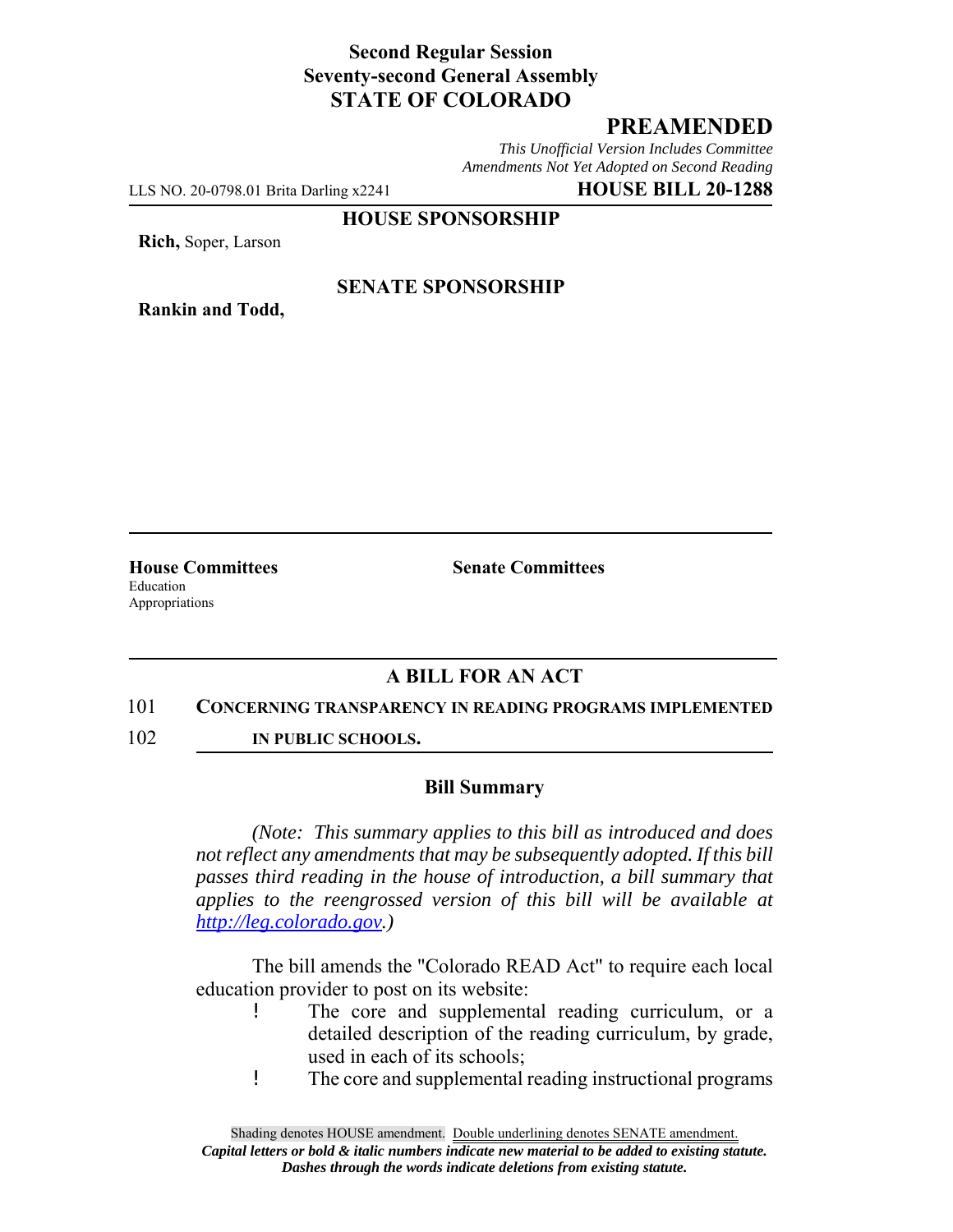and intervention reading instruction, services, and other supports provided in each of its schools;

- ! The number of students enrolled in kindergarten and first through third grades who have READ plans, as well as the number of students who have achieved reading competency; and
- ! The local education provider's budget and narrative explanation for the use of the "Colorado READ Act" intervention money.
- 1 *Be it enacted by the General Assembly of the State of Colorado:*

2 **SECTION 1.** In Colorado Revised Statutes, 22-7-1208, **add** (8)

3 as follows:

 **22-7-1208. Local education providers - procedures - plans - training.** (8) (a) THE DEPARTMENT SHALL POST ON ITS WEBSITE, IN A USER-FRIENDLY FORMAT AND IN A LOCATION ON THE WEBSITE EASILY IDENTIFIED AS RELATING TO STUDENT LITERACY OR THE "COLORADO READ ACT":

9 (I) THE CORE AND SUPPLEMENTAL READING CURRICULUM, AS 10 DESCRIBED IN SUBSECTION  $(5)(a)(I)$  OF THIS SECTION, OR A DETAILED 11 DESCRIPTION OF THE READING CURRICULUM, BY GRADE, USED AT EACH OF 12 THE SCHOOLS OPERATED BY THE LOCAL EDUCATION PROVIDER;

 (II) THE TARGETED, EVIDENCE-BASED OR SCIENTIFICALLY BASED CORE AND SUPPLEMENTAL READING INSTRUCTIONAL PROGRAMS AND INTERVENTION READING INSTRUCTION, SERVICES, AND OTHER SUPPORTS, 16 AS DESCRIBED IN SUBSECTION  $(5)(a)(II)$  OF THIS SECTION, OR A DETAILED 17 DESCRIPTION OF THE PROGRAMS, SERVICES, AND OTHER SUPPORTS, PROVIDED BY EACH OF THE SCHOOLS OPERATED BY THE LOCAL EDUCATION PROVIDER; AND

20 (III) THE INFORMATION REQUIRED TO BE PROVIDED TO THE